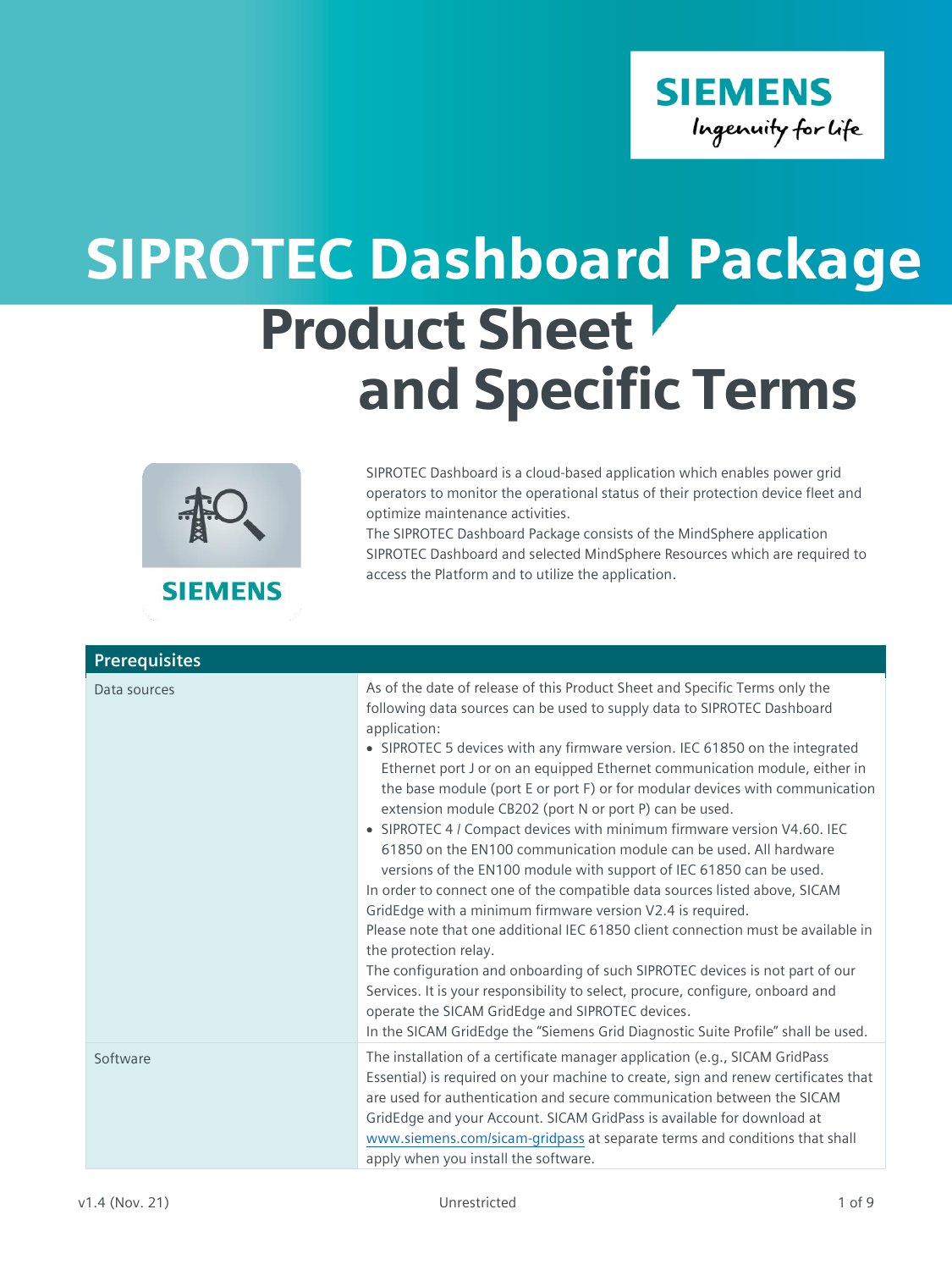| Web browser and<br>operating systems | SIPROTEC Dashboard is a web-based application specifically optimized for use on<br>Desktop PCs running Windows 10, mobile phones or tablets running Google<br>Android or Apple iOS/iPadOS operating systems. The recommended screen<br>resolution is 1920x1080px or higher. The application requires at least a recent<br>version of Android or iOS/iPadOS and a recent version of Google Chrome or<br>Apple Safari.                                        |
|--------------------------------------|-------------------------------------------------------------------------------------------------------------------------------------------------------------------------------------------------------------------------------------------------------------------------------------------------------------------------------------------------------------------------------------------------------------------------------------------------------------|
| Internet connection                  | A secure, firewalled Internet connection between your process LAN and the<br>MindSphere MQTT Broker is required. The firewall must allow outgoing TCP-<br>connections to port 8883. If your Internet router does not act as a DNS proxy or<br>a DNS server, additionally the firewall must allow outgoing UDP connections to<br>port 53.<br>The bandwidth of your Internet connection will determine your experience of<br>the performance of the Services. |

| <b>Description of SIPROTEC Dashboard Application</b> |                                                                                                                                                                                                                                                                                                                                                                                                                                                                 |
|------------------------------------------------------|-----------------------------------------------------------------------------------------------------------------------------------------------------------------------------------------------------------------------------------------------------------------------------------------------------------------------------------------------------------------------------------------------------------------------------------------------------------------|
| General                                              | The SIPROTEC Dashboard application allows you to monitor the operational<br>status of your protection device fleet and optimize maintenance activities. The<br>following views are provided as part of this application and are described in<br>more detail below:<br>• Map with alarm list<br>• Faults<br>• Measurements<br>• Firmware<br>• Station<br>• Events<br>• Device<br>• Condition Monitoring                                                          |
| Map                                                  | Shows all stations in a map view with the corresponding station status indicated<br>by accordingly colored station icon. Additionally, latest unacknowledged alarms<br>are shown in a list.                                                                                                                                                                                                                                                                     |
| Faults                                               | Shows a filterable list of all fault records in the grid. The fault records can be<br>visualized and downloaded.                                                                                                                                                                                                                                                                                                                                                |
| Measurements                                         | Shows the User selected measurement data of the connected SIPROTEC devices<br>in a timeline diagram. Measurement data from different SIPROTEC devices can<br>be displayed in the same diagram for comparison. The displayed time range can<br>be selected.                                                                                                                                                                                                      |
| Firmware                                             | Shows a filterable list of firmware versions of a protection relay in the grid. The<br>firmware version of the mainboard and the communication module(s) of a<br>SIPROTEC device will be shown.                                                                                                                                                                                                                                                                 |
| Station                                              | Shows all protection relays of the selected station. Every device is shown in a<br>colored card indicating the device health state.                                                                                                                                                                                                                                                                                                                             |
| Events                                               | Shows a list of events for the selected station.                                                                                                                                                                                                                                                                                                                                                                                                                |
| Device                                               | Shows device related information of the categories:<br>• Device status / information: shows the functions status with more details, the<br>IEC 61850 / MindSphere communication status and device relevant<br>information like manufacturer, device type, firmware versions, serial number,<br>product code and hardware details. Additionally, all relevant information can<br>be downloaded in one ZIP-file for customer support requests. This file includes |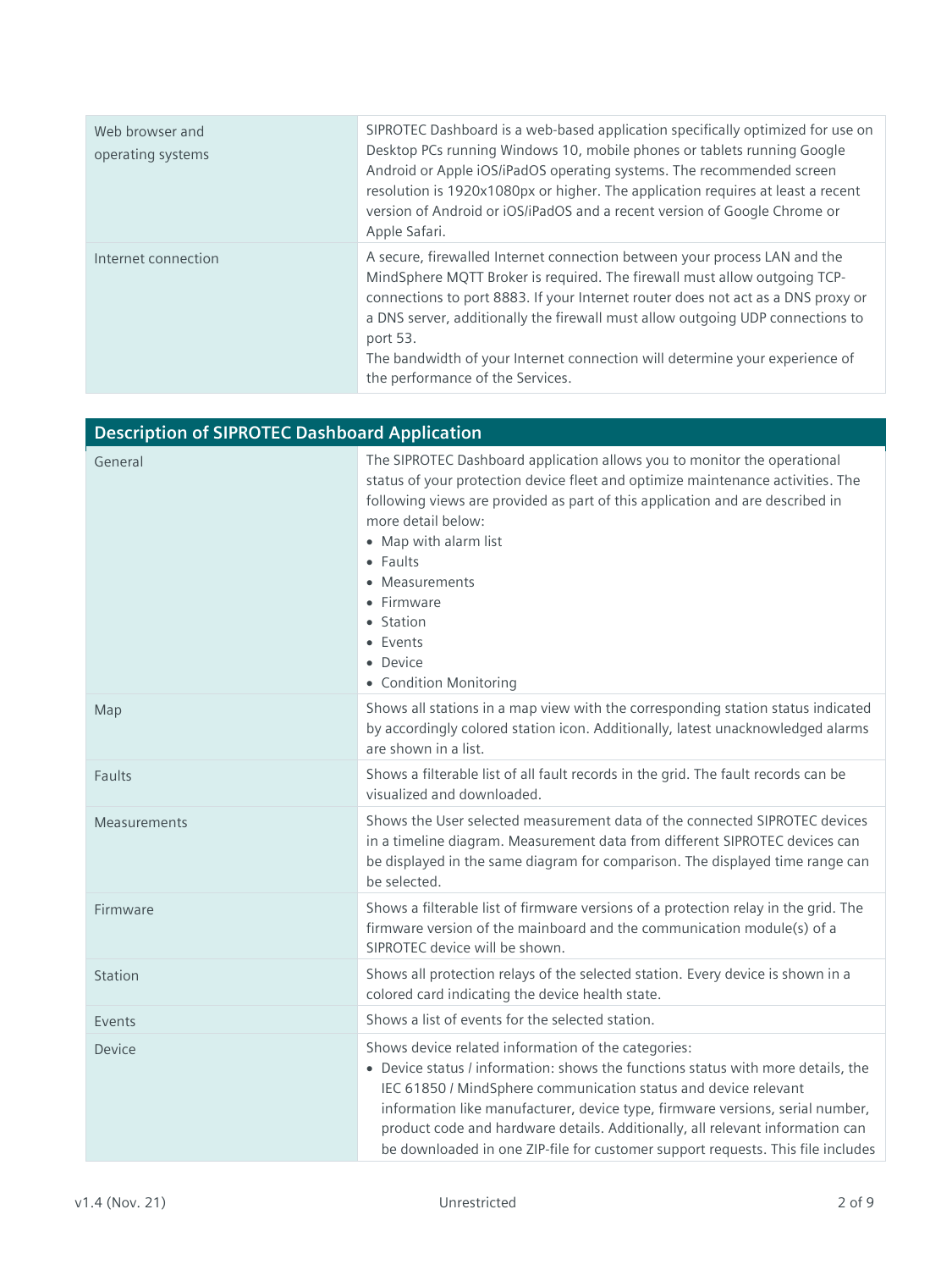|                             | depending on the availability the latest log files, fault records, setting changes<br>and the device relevant information.<br>• Log files: shows a filterable list of all available log files of the SIPROTEC 5<br>device with a minimum firmware version V7.90. The available log file types<br>like fault, ground-fault, operational, setting-history, user, etc. are depending<br>on the SIPROTEC 5 configuration and availability of the log file in the<br>COMFEDE file via IEC 61850.<br>• Setting changes: shows a list of settings changed during runtime of the<br>SIPROTEC 5 device. Each entry includes all changed settings within a specific<br>time frame with the old and the new value. The visibility of settings in IEC<br>61850 needs to be activated in the device via the Engineering tool DIGSI 5.        |
|-----------------------------|---------------------------------------------------------------------------------------------------------------------------------------------------------------------------------------------------------------------------------------------------------------------------------------------------------------------------------------------------------------------------------------------------------------------------------------------------------------------------------------------------------------------------------------------------------------------------------------------------------------------------------------------------------------------------------------------------------------------------------------------------------------------------------------------------------------------------------|
| <b>Condition Monitoring</b> | • Circuit Breaker Statistics<br>Shows the operation counter, the sum of breaking primary currents, and the<br>inactivity of a circuit breaker in correlation with the configured values for the<br>circuit breaker type and the warning and alarm levels.<br>• Circuit Breaker Wear Monitoring<br>Shows several wear monitoring values of a circuit breaker in correlation with<br>the configured values for the circuit breaker type and the warning and alarm<br>levels.<br>• Switch Statistics<br>Shows the operation counter and the inactivity of a switch in correlation with<br>the configured values for the switch type and the warning and alarm levels.<br>Circuit breaker and switch typicals can be created, updated, and assigned to<br>primary assets.                                                           |
| Settings                    | Shows a set of changed settings monitored via IEC 61850 and in case of<br>SIPROTEC 4 and Compact monitored via DIGSI 4.                                                                                                                                                                                                                                                                                                                                                                                                                                                                                                                                                                                                                                                                                                         |
| E-mail notifications        | The User can register an e-mail address for receiving e-mail notifications in case<br>of an event. This e-mail includes:<br>• The name of the station and the device,<br>• The name and the time stamp of the event,<br>• A link to the station in Google maps,<br>• A link to the SIPROTEC Dashboard application.                                                                                                                                                                                                                                                                                                                                                                                                                                                                                                              |
| <b>SMS</b> notifications    | The User can register a phone number for receiving SMS notifications in case of<br>an event. This SMS includes:<br>• The time stamp of the event,<br>• The name of the station and the device,<br>• The type of event,<br>• A link to the SIPROTEC Dashboard application.                                                                                                                                                                                                                                                                                                                                                                                                                                                                                                                                                       |
| Application permissions     | SIPROTEC Dashboard application is operated in data centers in the Area<br>European Union and processes the following data:<br>• Time series data which includes the variables received from an asset within<br>defined continuous time cycles.<br>• Asset configuration data which describes the asset (e.g. asset name, location).<br>• Event data which includes the variables received from an asset.<br>• File data which includes the files received from an asset.<br>The application performs the following activities which modifies or amends Your<br>Content in your Account on your behalf:<br>• Evaluate and process information presented in different views within this<br>application and modifying event data.<br>• Update asset configuration data in order to use the functionalities of this<br>application. |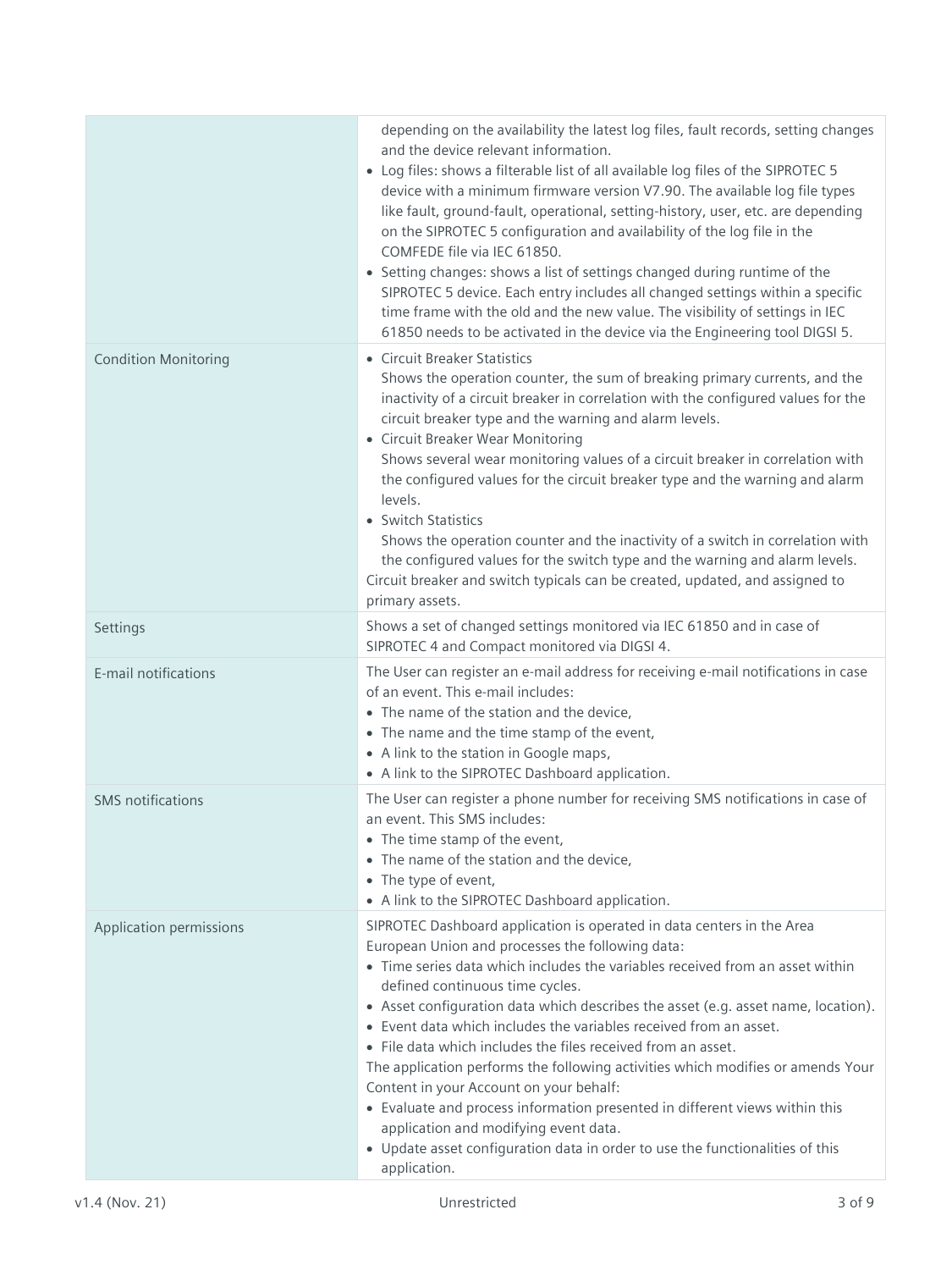• Store file data containing application settings.

| <b>Description of MindSphere Resources</b>                                                                  |                                                                                                                                                                                                                                                                                                                                                                                                                                                                                                                                                                                                                                                                                                                                                                                                                                                                                                                                                                                                                                                                                                                                                                                                                                                                                                                                                                                                                                                                                                                                                                                                                                                                                                                                                                                |  |
|-------------------------------------------------------------------------------------------------------------|--------------------------------------------------------------------------------------------------------------------------------------------------------------------------------------------------------------------------------------------------------------------------------------------------------------------------------------------------------------------------------------------------------------------------------------------------------------------------------------------------------------------------------------------------------------------------------------------------------------------------------------------------------------------------------------------------------------------------------------------------------------------------------------------------------------------------------------------------------------------------------------------------------------------------------------------------------------------------------------------------------------------------------------------------------------------------------------------------------------------------------------------------------------------------------------------------------------------------------------------------------------------------------------------------------------------------------------------------------------------------------------------------------------------------------------------------------------------------------------------------------------------------------------------------------------------------------------------------------------------------------------------------------------------------------------------------------------------------------------------------------------------------------|--|
| The following MindSphere resources ("MindSphere Resources") are included in the SIPROTEC Dashboard Package. |                                                                                                                                                                                                                                                                                                                                                                                                                                                                                                                                                                                                                                                                                                                                                                                                                                                                                                                                                                                                                                                                                                                                                                                                                                                                                                                                                                                                                                                                                                                                                                                                                                                                                                                                                                                |  |
| <b>Base Tenant</b>                                                                                          | The Base Tenant provides you with a dedicated Account (also referred to as<br>"Tenant") on MindSphere. It enables you to login to your Account via the<br>respective URL provided by us and is required for use of the application and<br>MindSphere Resources.<br>Base Tenant includes 1 Admin User and provides you with the following<br>administration tools available on the MindSphere Launchpad:<br>• Usage Transparency: provides information regarding your consumption of<br>MindSphere Resources.<br>• Settings: allow managing Users, permissions, rights, roles, groups,<br>Collaborations, subtenants and tenant provider information. For every User,<br>an individual login is required. Users are also permitted to access and utilize<br>the user management for the purpose of receiving a service from you.<br>However, a user that receives a service from you shall not be granted with<br>administration rights, except for administration rights that are offered by the<br>user management of a subtenant.<br>• Asset Manager: use Asset Manager to onboard & offboard agents to your<br>Account; configure assets, asset types and aspect types; manage the Sharing<br>of assets under a Collaboration between Accounts using Cross-Tenancy. The<br>User that is entitled to administrate the Asset Manager may permit users of a<br>subtenant who receive a service from you to directly access the Asset Manager<br>in relation to the respective subtenant.<br>• Upgrade: use Upgrade to order available upgrades to your subscribed and<br>additionally available MindSphere Resources (e.g. increase Users or agents);<br>get an overview of your requested and completed upgrades; manage pending<br>upgrade requests (authorized Users only). |  |
| User                                                                                                        | It allows a defined number of Users to access your Account and use the<br>application.                                                                                                                                                                                                                                                                                                                                                                                                                                                                                                                                                                                                                                                                                                                                                                                                                                                                                                                                                                                                                                                                                                                                                                                                                                                                                                                                                                                                                                                                                                                                                                                                                                                                                         |  |
| Agent                                                                                                       | An agent is a software as part of a hardware device (e.g. SICAM GridEdge and<br>SIPROTEC device) or in the form of an application provided by Siemens or a Third<br>Party which you connect to your Account and which can ingest data into your<br>Account and send data to one or more asset instances.                                                                                                                                                                                                                                                                                                                                                                                                                                                                                                                                                                                                                                                                                                                                                                                                                                                                                                                                                                                                                                                                                                                                                                                                                                                                                                                                                                                                                                                                       |  |
| Asset Type                                                                                                  | Asset type describes the type of an asset (e.g. a measured value measured by a<br>SIPROTEC 5) including one or several attributes. An asset type is a template that<br>describes the attributes of a homogenous group of physical or logical assets,<br>which is used for asset modeling.<br>An asset type is a grouping of assets with common characteristics that<br>distinguish those assets as a group or class.                                                                                                                                                                                                                                                                                                                                                                                                                                                                                                                                                                                                                                                                                                                                                                                                                                                                                                                                                                                                                                                                                                                                                                                                                                                                                                                                                           |  |
| Asset Instance                                                                                              | Asset instance reflects a physical and/or logical device within your Account, e.g.<br>a specific silo within a plant would be an asset instance. Each instance belongs<br>to an asset type (e.g. a measured value measured by a SIPROTEC 5).                                                                                                                                                                                                                                                                                                                                                                                                                                                                                                                                                                                                                                                                                                                                                                                                                                                                                                                                                                                                                                                                                                                                                                                                                                                                                                                                                                                                                                                                                                                                   |  |
| Time Series Data Ingest Rate                                                                                | Time series data ingest rate represents the rate at which the sensor data is<br>ingested into the Platform (e.g. measured values from a SIPROTEC 5). Data<br>ingest is based on number of assets, number of variables per asset, size per<br>variable including overhead, read cycle interval and sending frequency. This<br>depends on the size of the requests containing time series sent from the                                                                                                                                                                                                                                                                                                                                                                                                                                                                                                                                                                                                                                                                                                                                                                                                                                                                                                                                                                                                                                                                                                                                                                                                                                                                                                                                                                          |  |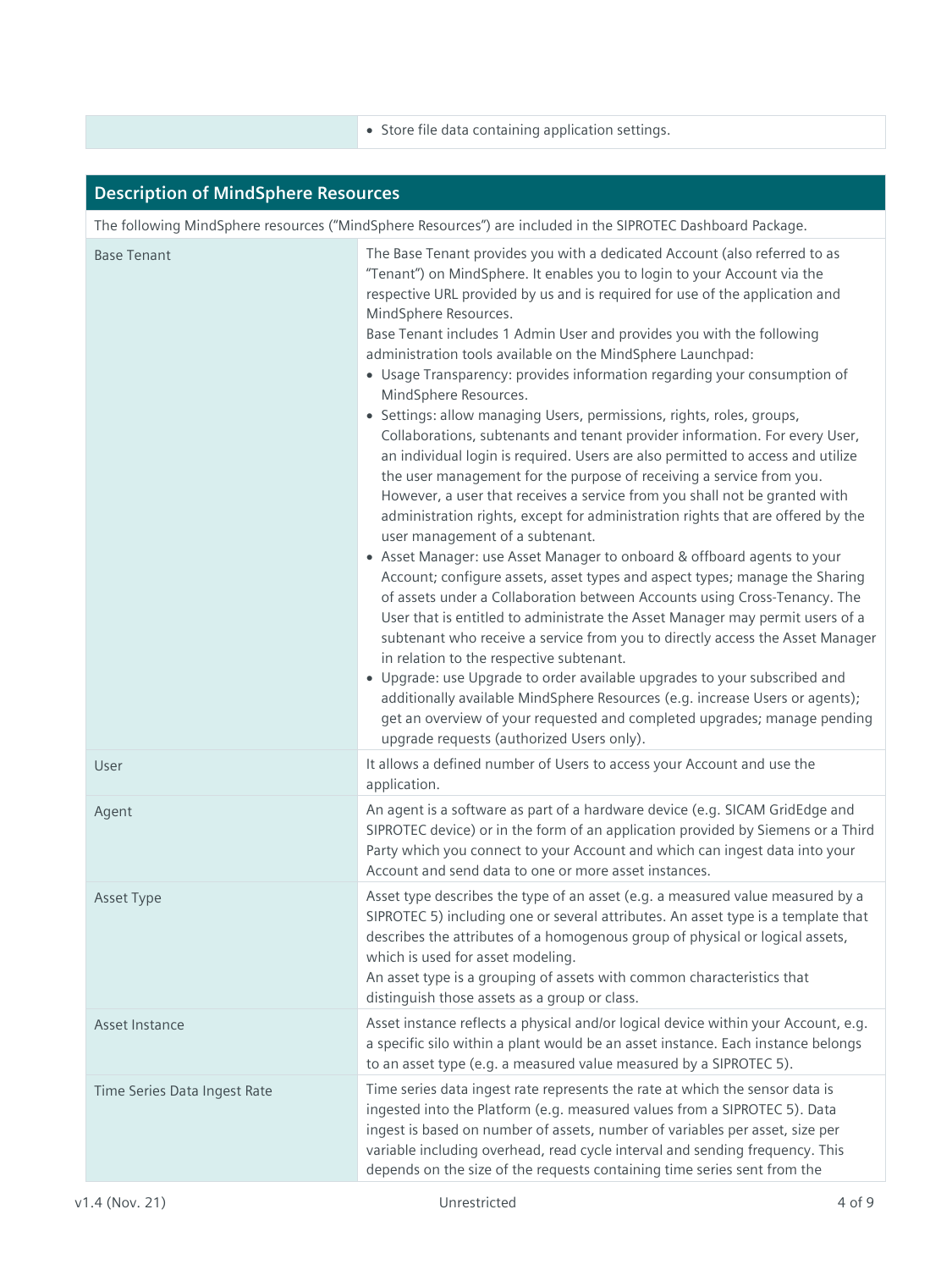|                          | customer to the Platform. Time series data ingest rate is restricted to a maximum<br>of 100 kB/s per asset.                                                                                                                                                                                                                                                                                                                                                                                                                                                                                                                                                                                                                                                                                                                                                                                                                                                                                                                                |
|--------------------------|--------------------------------------------------------------------------------------------------------------------------------------------------------------------------------------------------------------------------------------------------------------------------------------------------------------------------------------------------------------------------------------------------------------------------------------------------------------------------------------------------------------------------------------------------------------------------------------------------------------------------------------------------------------------------------------------------------------------------------------------------------------------------------------------------------------------------------------------------------------------------------------------------------------------------------------------------------------------------------------------------------------------------------------------|
| Time Series Data Storage | Time series data storage represents the total volume of time series data (e.g.<br>measured values from a SIPROTEC 5) ingested and stored in the Platform for an<br>Account.                                                                                                                                                                                                                                                                                                                                                                                                                                                                                                                                                                                                                                                                                                                                                                                                                                                                |
| <b>IoT File Storage</b>  | IoT File storage represents the total volume of files (e.g. COMTRADE and Log<br>files) uploaded and stored in the Platform for an Account.                                                                                                                                                                                                                                                                                                                                                                                                                                                                                                                                                                                                                                                                                                                                                                                                                                                                                                 |
| Event                    | An event documents the occurrence of a defined situation (e.g. relay trip<br>events).                                                                                                                                                                                                                                                                                                                                                                                                                                                                                                                                                                                                                                                                                                                                                                                                                                                                                                                                                      |
| Notification             | Sending SMS and/or e-mail leverages the MindSphere Notification Service. The<br>terms and conditions set out in the MindSphere Supplemental Terms for<br>Notification Service available on www.mindsphere.io/terms also apply to your<br>use of notifications. With respect to SMS notification the number of notifications<br>added to the Package determines how many SMS notifications you can trigger in<br>total each month.                                                                                                                                                                                                                                                                                                                                                                                                                                                                                                                                                                                                          |
| Subtenants               | A subtenant is a certain limited resource of a tenant and represents a subpart of<br>your own real-world organization or the real-world organization of a third party<br>that receives a service from you. It is also used to assign applications and access<br>to applications.<br>Subtenants can be ordered by activating the SIPROTEC Dashboard Package<br>Subtenant Upgrade within SIPROTEC Dashboard application and can be used by<br>you to provide your customers with the SIPROTEC Dashboard Package as part of<br>OEM Services as described in the Specific Terms for MindAccess IoT Value Plan<br>available on www.mindsphere.io/terms. If you provide your customers with OEM<br>Services, the Specific Terms for MindAccess IoT Value Plan available on<br>www.mindsphere.io/terms shall apply accordingly as if you had subscribed to a<br>MindAccess IoT Value Plan. In particular, your customer contract must, at a<br>minimum, contain the full substance of the Minimum Terms (including the<br>Acceptable Use Policy). |

#### **SIPROTEC Dashboard Package Overview**

#### **Base subscription SIPROTEC Dashboard Package Starter**

The MindSphere Resources included in the SIPROTEC Dashboard Package Starter are suitable to connect 1 SICAM GridEdge with 1 SIPROTEC device (including 1 current- and 1 voltage-measuring point) to the Platform with a maximum of 20 Data Points.

| <b>SIPROTEC Dashboard application</b> | ✓              |
|---------------------------------------|----------------|
| Base Tenant <sup>1</sup>              | $\checkmark$   |
| <b>Users</b>                          | 5              |
| Agents                                | $\overline{2}$ |
| Asset Types                           | 3              |
| Asset Instances                       | 25             |
| Time Series Data Ingest Rate          | $0.08$ kB/s    |
| Time Series Data Storage              | 3.0 GB         |
| IoT File Storage                      | $0.5$ GB       |
| Events                                | 2000           |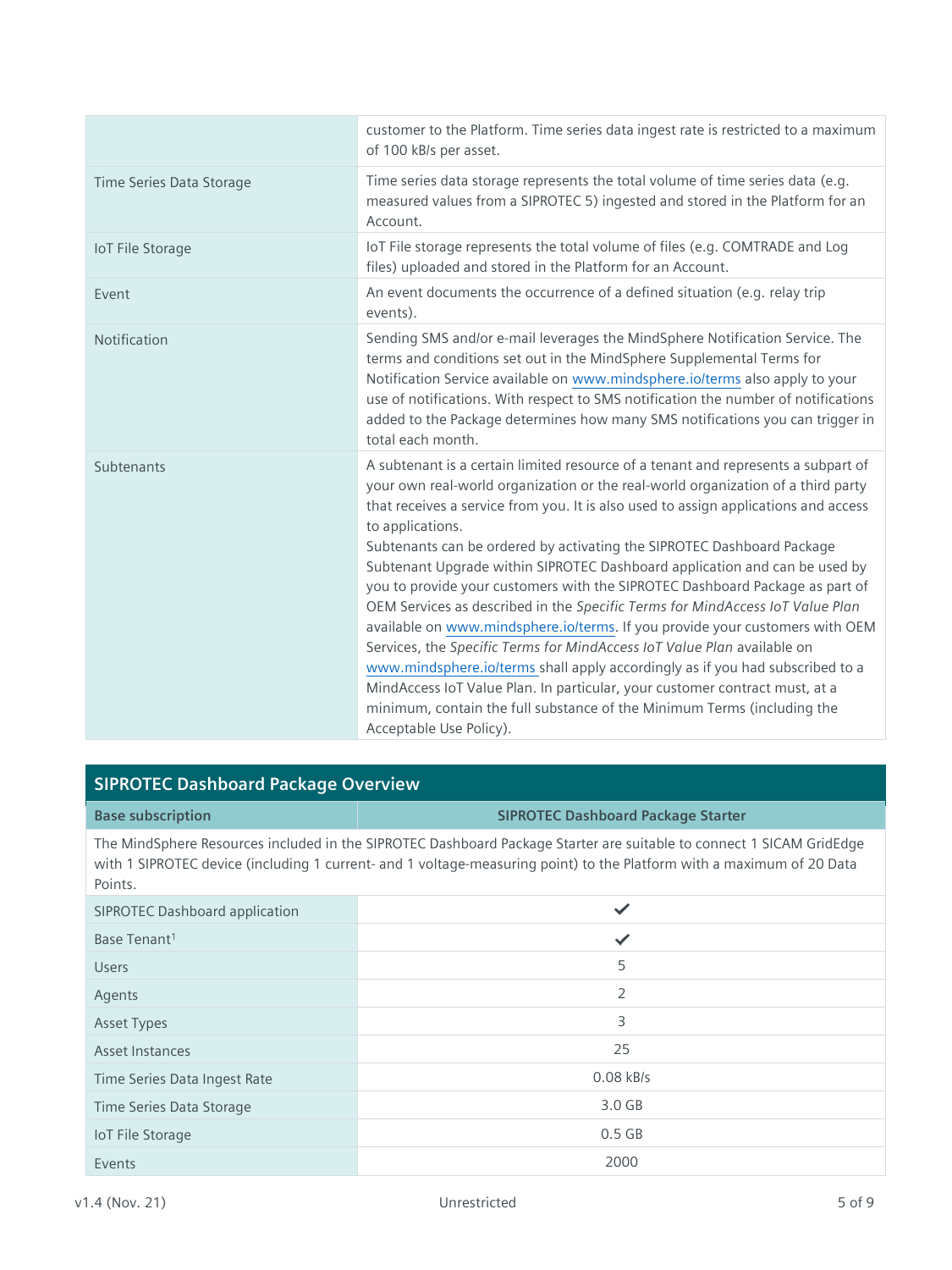| Notifications per month                                                                                                                                                                                                                                                                                                                                 | 0 SMS notifications                                                                                                                                                                                                                                                                                                                                               |  |
|---------------------------------------------------------------------------------------------------------------------------------------------------------------------------------------------------------------------------------------------------------------------------------------------------------------------------------------------------------|-------------------------------------------------------------------------------------------------------------------------------------------------------------------------------------------------------------------------------------------------------------------------------------------------------------------------------------------------------------------|--|
| <b>MindSphere Resources upgrade</b><br>(optional)                                                                                                                                                                                                                                                                                                       | <b>SIPROTEC Dashboard Package Station Upgrade</b>                                                                                                                                                                                                                                                                                                                 |  |
| Fee                                                                                                                                                                                                                                                                                                                                                     | 40 € <sup>2</sup> /month                                                                                                                                                                                                                                                                                                                                          |  |
| Dashboard application.                                                                                                                                                                                                                                                                                                                                  | The SIPROTEC Dashboard Package Station Upgrade contains the following additional MindSphere Resources and is suitable<br>to connect 1 additional SICAM GridEdge and 1 additional SIPROTEC device (including 1 current- and 1 voltage-measuring<br>point) to the Platform with a maximum of 20 Data Points. This upgrade can only be activated within the SIPROTEC |  |
| Agents                                                                                                                                                                                                                                                                                                                                                  | 2 additional Agents                                                                                                                                                                                                                                                                                                                                               |  |
| <b>Asset Instances</b>                                                                                                                                                                                                                                                                                                                                  | 25 additional Asset Instances                                                                                                                                                                                                                                                                                                                                     |  |
| Time Series Data Ingest Rate                                                                                                                                                                                                                                                                                                                            | 0.08 kB/s additional Time Series Data Ingest Rate                                                                                                                                                                                                                                                                                                                 |  |
| Time Series Data Storage                                                                                                                                                                                                                                                                                                                                | 3.0 GB additional Time Series Data Storage                                                                                                                                                                                                                                                                                                                        |  |
| <b>IoT File Storage</b>                                                                                                                                                                                                                                                                                                                                 | 0.5 GB additional IoT File Storage                                                                                                                                                                                                                                                                                                                                |  |
| Events                                                                                                                                                                                                                                                                                                                                                  | 2000 additional Events                                                                                                                                                                                                                                                                                                                                            |  |
| <b>MindSphere Resources upgrade</b><br>(optional)                                                                                                                                                                                                                                                                                                       | <b>SIPROTEC Dashboard Package Device Upgrade</b>                                                                                                                                                                                                                                                                                                                  |  |
| Fee                                                                                                                                                                                                                                                                                                                                                     | 10 € <sup>2</sup> /month                                                                                                                                                                                                                                                                                                                                          |  |
| The SIPROTEC Dashboard Package Device Upgrade contains the following additional MindSphere Resources and is suitable<br>to connect 1 additional SIPROTEC device (including 1 current- and 1 voltage-measuring point) to the Platform with a<br>maximum of 20 Data Points. This upgrade can only be activated within the SIPROTEC Dashboard application. |                                                                                                                                                                                                                                                                                                                                                                   |  |
| Agents                                                                                                                                                                                                                                                                                                                                                  | 1 additional Agent                                                                                                                                                                                                                                                                                                                                                |  |
| <b>Asset Instances</b>                                                                                                                                                                                                                                                                                                                                  | 25 additional Asset Instances                                                                                                                                                                                                                                                                                                                                     |  |
| Time Series Data Ingest Rate                                                                                                                                                                                                                                                                                                                            | 0.08 kB/s additional Time Series Data Ingest Rate                                                                                                                                                                                                                                                                                                                 |  |
| Time Series Data Storage                                                                                                                                                                                                                                                                                                                                | 3.0 GB additional Time Series Data Storage                                                                                                                                                                                                                                                                                                                        |  |
| <b>IoT File Storage</b>                                                                                                                                                                                                                                                                                                                                 | 0.5 GB additional IoT File Storage                                                                                                                                                                                                                                                                                                                                |  |
| Events                                                                                                                                                                                                                                                                                                                                                  | 2000 additional Events                                                                                                                                                                                                                                                                                                                                            |  |
| <b>MindSphere Resources upgrade</b><br>(optional)                                                                                                                                                                                                                                                                                                       | <b>SIPROTEC Dashboard Package Data Points Upgrade</b>                                                                                                                                                                                                                                                                                                             |  |
| Fee                                                                                                                                                                                                                                                                                                                                                     | 9 € <sup>2</sup> /month                                                                                                                                                                                                                                                                                                                                           |  |
| The SIPROTEC Dashboard Package Data Points Upgrade contains the following additional MindSphere Resources and is<br>suitable to send 50 additional Data Points for any SIPROTEC device to the Platform. This upgrade can only be activated<br>within the SIPROTEC Dashboard application.                                                                |                                                                                                                                                                                                                                                                                                                                                                   |  |
| <b>Asset Instances</b>                                                                                                                                                                                                                                                                                                                                  | 55 additional Asset Instances                                                                                                                                                                                                                                                                                                                                     |  |
| Time Series Data Ingest Rate                                                                                                                                                                                                                                                                                                                            | 0.17 KB/s additional Time Series Data Ingest Rate                                                                                                                                                                                                                                                                                                                 |  |
| Time Series Data Storage                                                                                                                                                                                                                                                                                                                                | 6.0 GB additional Time Series Data Storage                                                                                                                                                                                                                                                                                                                        |  |
| <b>MindSphere Resources upgrade</b><br>(optional)                                                                                                                                                                                                                                                                                                       | <b>SIPROTEC Dashboard Package Notifications Upgrade</b>                                                                                                                                                                                                                                                                                                           |  |
| Fee                                                                                                                                                                                                                                                                                                                                                     | 1 € <sup>2</sup> /month                                                                                                                                                                                                                                                                                                                                           |  |
| application.                                                                                                                                                                                                                                                                                                                                            | The SIPROTEC Dashboard Package Notifications Upgrade contains the following (additional) MindSphere Resources and is<br>suitable to send 50 (additional) SMS Notifications. This upgrade can only be activated within the SIPROTEC Dashboard                                                                                                                      |  |
| Notifications per month                                                                                                                                                                                                                                                                                                                                 | 50 additional SMS notifications (corresponds to 25 Notification Modules)                                                                                                                                                                                                                                                                                          |  |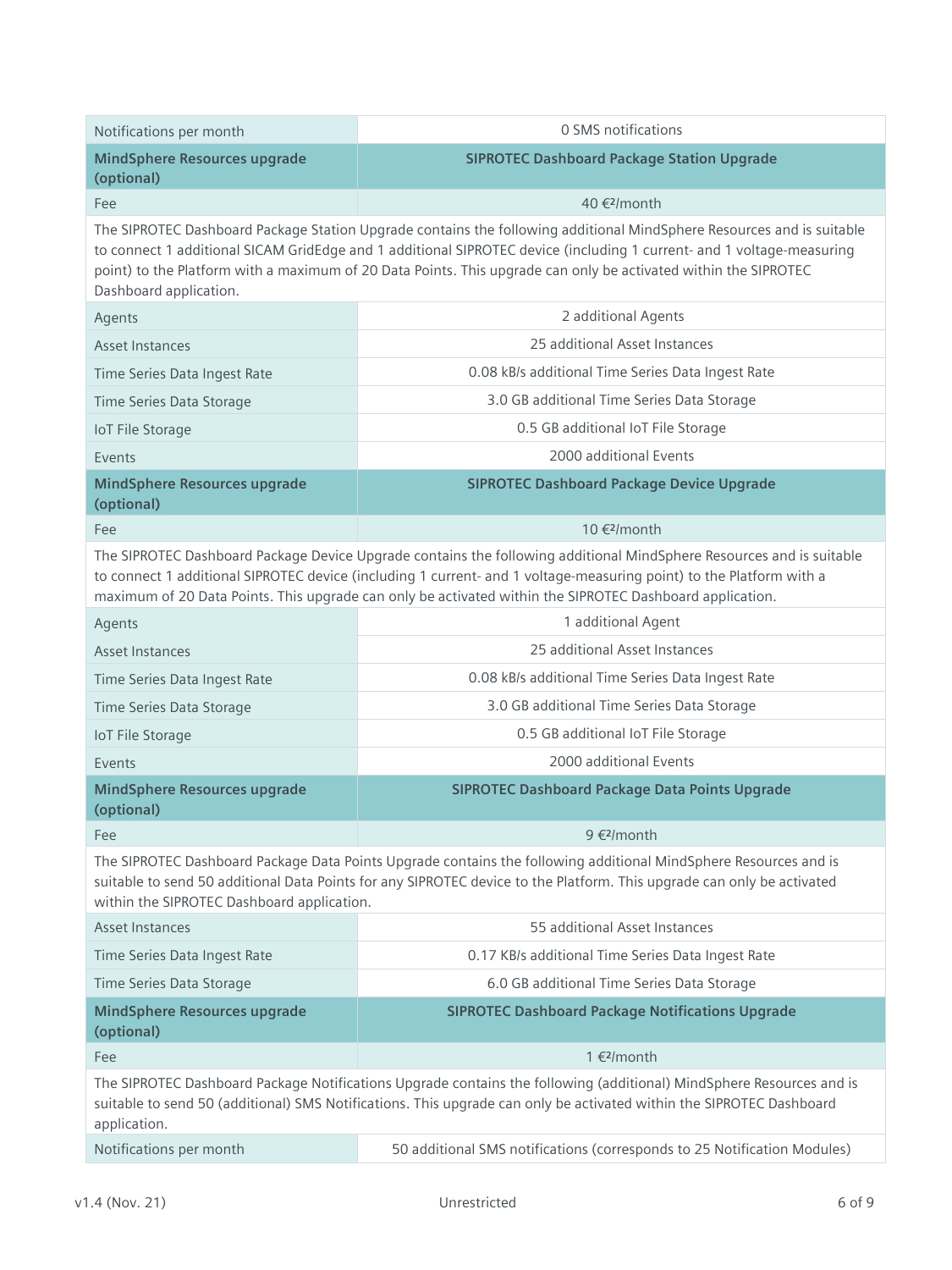| MindSphere Resources upgrade<br>(optional) | <b>SIPROTEC Dashboard Package Subtenant Upgrade</b> |
|--------------------------------------------|-----------------------------------------------------|
| <b>Fee</b>                                 | 9 € <sup>2</sup> /month                             |

The SIPROTEC Dashboard Package Subtenant Upgrade contains the following MindSphere Resources and is suitable to add 1 Subtenant to your Tenant. This upgrade can only be activated within the SIPROTEC Dashboard application.

#### Subtenants 1 Subtenants 1 Subtenants 1 Subtenants 1 Subtenants 1 Subtenants 1 Subtenants 1 Subtenants 1 Subtenants 1 Subtenants 1 Subtenants 1 Subtenants 1 Subtenants 1 Subtenants 1 Subtenants 1 Subtenants 1 Subtenants 1 S

<sup>1)</sup>You can decide if a Base Tenant shall be created and provisioned to you as part of your SIPROTEC Dashboard Package Starter or if the SIPROTEC Dashboard Package Starter (without a Base Tenant) shall be added to an existing Account (Base Tenant or MindAccess IoT Value Plan Account). A Package can only be added to an existing Account if the Account and Package are hosted in the same data center location. If you decide to add various Packages to one existing Account, please note the following: The MindSphere Resources included in the various Packages will be combined under one Account; it is your responsibility to allocate the MindSphere Resources to the various Packages according to your needs. The combination of MindSphere Resources under one Account may lead to technical limitations in their accessibility and should therefore not exceed the limits set out under

[https://sie.ag/MindSphere\\_TechnicalLimitationsforUsageofMindSphereServices;](https://sie.ag/MindSphere_TechnicalLimitationsforUsageofMindSphereServices) 2) If a fee is displayed in a different currency on th[e product detail page for](https://www.dex.siemens.com/mindsphere/applications/siprotec-dashboard-package-starter)  [SIPROTEC Dashboard Package](https://www.dex.siemens.com/mindsphere/applications/siprotec-dashboard-package-starter) Starter o[n http://www.mindsphere.io/store](http://www.mindsphere.io/store) in your country of residence at the date of activating any of the upgrades described herein, such displayed fee will be charged.

| <b>Specific Terms</b>                                        |                                                                                                                                                                                                                                                                                                                                                                                                                                                                                                                                                                                                                                                                                                                                                                                                                                                                                                                                                                           |
|--------------------------------------------------------------|---------------------------------------------------------------------------------------------------------------------------------------------------------------------------------------------------------------------------------------------------------------------------------------------------------------------------------------------------------------------------------------------------------------------------------------------------------------------------------------------------------------------------------------------------------------------------------------------------------------------------------------------------------------------------------------------------------------------------------------------------------------------------------------------------------------------------------------------------------------------------------------------------------------------------------------------------------------------------|
| Subscription Term for base subscription,<br>termination      | The initial Subscription Term for SIPROTEC Dashboard Package Starter is 12<br>months. Following expiration of the preceding Subscription Term, the<br>subscription automatically renews with a Subscription Term of 12 months at the<br>then-current terms made available under www.mindsphere.io/terms, unless<br>either Party notifies the other Party at least 60 days prior to the then-current<br>expiration date that it has elected not to renew.<br>Upon expiration of the Subscription Term for SIPROTEC Dashboard Package<br>Starter without renewal, any upgraded MindSphere Resources will also be<br>deactivated and cannot be used any longer.                                                                                                                                                                                                                                                                                                              |
| MindSphere Resources upgrade,<br>activation and deactivation | Any of the upgrades described herein may be activated or deactivated within the<br>application at any time during a valid Subscription Term for SIPROTEC Dashboard<br>Package Starter.                                                                                                                                                                                                                                                                                                                                                                                                                                                                                                                                                                                                                                                                                                                                                                                    |
| Payment terms                                                | The subscription fee for SIPROTEC Dashboard Package Starter is charged yearly in<br>advance. Upon activation and until deactivation of an upgrade described herein,<br>the fee for the relevant upgrade is charged on a daily basis monthly in arrears.                                                                                                                                                                                                                                                                                                                                                                                                                                                                                                                                                                                                                                                                                                                   |
| Data center location                                         | Your Content processed by the MindSphere Resources is stored at rest in the<br>Area European Union as set out in the MindSphere Supplemental Terms<br>available on www.mindsphere.io/terms.                                                                                                                                                                                                                                                                                                                                                                                                                                                                                                                                                                                                                                                                                                                                                                               |
| Adaptation of fees                                           | The fees during any renewed Subscription Term will be the same as during the<br>immediately prior Subscription Term, unless we notify you of a Fee Change at<br>least 90 days prior to the end of the then-current Subscription Term, in which<br>case the communicated Fee Change will be effective upon subscription renewal.<br>During the Subscription Term, we may change or add new fees (collectively<br>referred to as "Fee Change") due to and to the extent required to reflect: (i)<br>changes in the quality or functionalities of the Service; (ii) material changes in<br>market conditions; (iii) general increases in wages or other employment costs;<br>and/or (iv) changes in procurement costs due to price changes made by our<br>suppliers, in each case to the extent that the changes affect our provision of the<br>agreed Service. We will notify you of any Fee Change at least 60 days in advance<br>of the effective date of the Fee Change. |
| Service Level Agreement                                      | The Monthly Uptime Percentage for the SIPROTEC Dashboard Package is 90%.<br>Monthly Uptime Percentage is defined in the MindSphere Supplemental Terms<br>available on www.mindsphere.io/terms.                                                                                                                                                                                                                                                                                                                                                                                                                                                                                                                                                                                                                                                                                                                                                                            |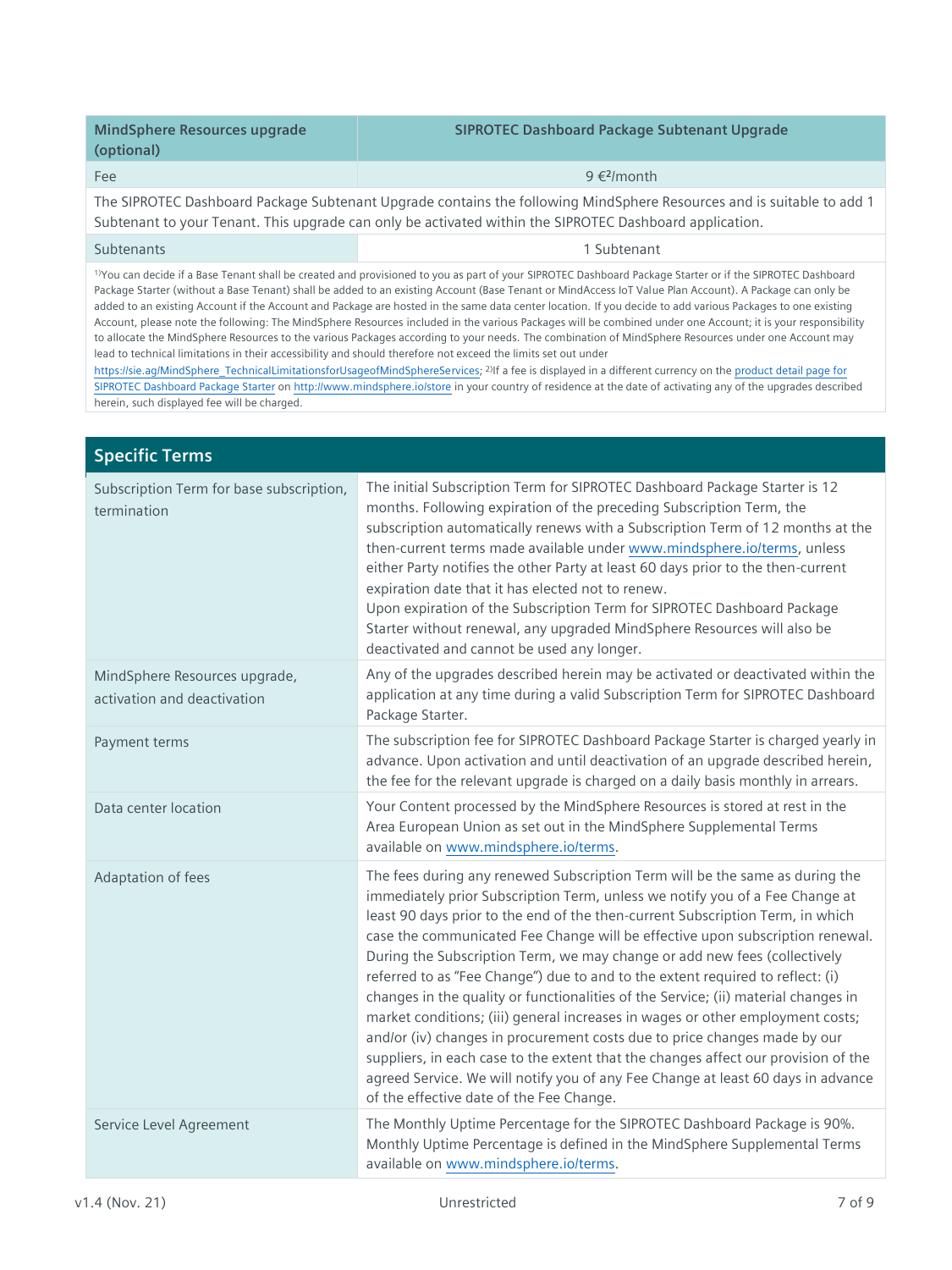| Data use rights                                           | During and after the Subscription Term, Siemens and its business partners may<br>use Collected Data for Siemens' internal purposes, e.g. development and<br>improvement of products and services. Use of Collected Data in accordance with<br>this Section will be at Siemens' risk. Should Siemens divest substantially all of its<br>assets of a business or should an Affiliate cease to be an Affiliate of Siemens AG,<br>the purchaser of the divested business or the former Affiliate, respectively, may<br>use the Collected Data received by such business or Affiliate before divestment,<br>only as permitted in this Product Sheet and Specific Terms.<br>"Collected Data" means the following data collected by this application:<br>• Asset configuration data (asset name, location).<br>• Time series data relating to device operation and configuration.<br>• Event data relating to device operation.<br>• File data relating to device operation and configuration.<br>• Processed data (KPIs, histograms, events, comments, plans).<br>• Logs without personal data (app log, system log).<br>You acknowledge that Collected Data may include copies made by the<br>application from certain parts of Your Content for use in accordance with this<br>Product Sheet & Specific Terms.                                                                                                                                                                                                                      |
|-----------------------------------------------------------|---------------------------------------------------------------------------------------------------------------------------------------------------------------------------------------------------------------------------------------------------------------------------------------------------------------------------------------------------------------------------------------------------------------------------------------------------------------------------------------------------------------------------------------------------------------------------------------------------------------------------------------------------------------------------------------------------------------------------------------------------------------------------------------------------------------------------------------------------------------------------------------------------------------------------------------------------------------------------------------------------------------------------------------------------------------------------------------------------------------------------------------------------------------------------------------------------------------------------------------------------------------------------------------------------------------------------------------------------------------------------------------------------------------------------------------------------------------------------------------------------------------------------------|
| Third Party Terms                                         | The application contains Third Party services, including open source software, or<br>software-related managed services, which are subject to additional or different<br>terms, license rights, or require certain notices by their licensor, which we are<br>obliged to pass on to you as your licensor and to which you agree to abide<br>("Third Party Terms").<br>The Third Party Terms are made available via the following web link:<br>https://sie.ag/MindSphere-ThirdParty_SIPROTECDashboard.<br>In order to offer you certain location-based functions, we may use "Google Maps<br>" (e.g. to display the asset's position or to let you obtain directions to your local<br>Siemens point of contact). When you use Google Maps in a country of the<br>European Economic Area or Switzerland, your personal data will be processed by<br>Google Ireland Ltd., Gordon House, Barrow Street, Dublin 4, Ireland, otherwise<br>by Google LLC, 1600 Amphitheatre Parkway, Mountain View, CA 94043, USA<br>(each referred to as "Google"). The processed personal data may include, inter<br>alia, your device's IP address and your location. Location data can only be<br>processed if you granted permission to access, or actively provided your location<br>data within the SIPROTEC Dashboard application. The data controller responsible<br>for the processing of your personal data in connection with Google Maps is<br>Google; Google's privacy notice can be found at<br>https://www.google.com/policies/privacy. |
| Changes to the Product Sheet and<br><b>Specific Terms</b> | We may update this document from time to time during a Subscription Term in<br>order to reflect any changes agreed with or imposing by our subcontractors<br>(including changes in open software license terms) or when we introduce new<br>MindSphere Resources, features, supplements, enhancements or capabilities<br>(e.g. that were not previously included with the subscription, but added for no<br>additional fee). Changes shall become binding upon release of a new version for<br>this document on www.mindsphere.io/terms.                                                                                                                                                                                                                                                                                                                                                                                                                                                                                                                                                                                                                                                                                                                                                                                                                                                                                                                                                                                        |
| Support                                                   | Support is available 24 hours a day in English and German. Support requests can<br>be addressed to the Customer Support Center (CSC) of Siemens:<br>Phone: +49 911 2155 4466<br>For more information, refer to<br>https://new.siemens.com/global/en/products/energy/contact.html.                                                                                                                                                                                                                                                                                                                                                                                                                                                                                                                                                                                                                                                                                                                                                                                                                                                                                                                                                                                                                                                                                                                                                                                                                                               |